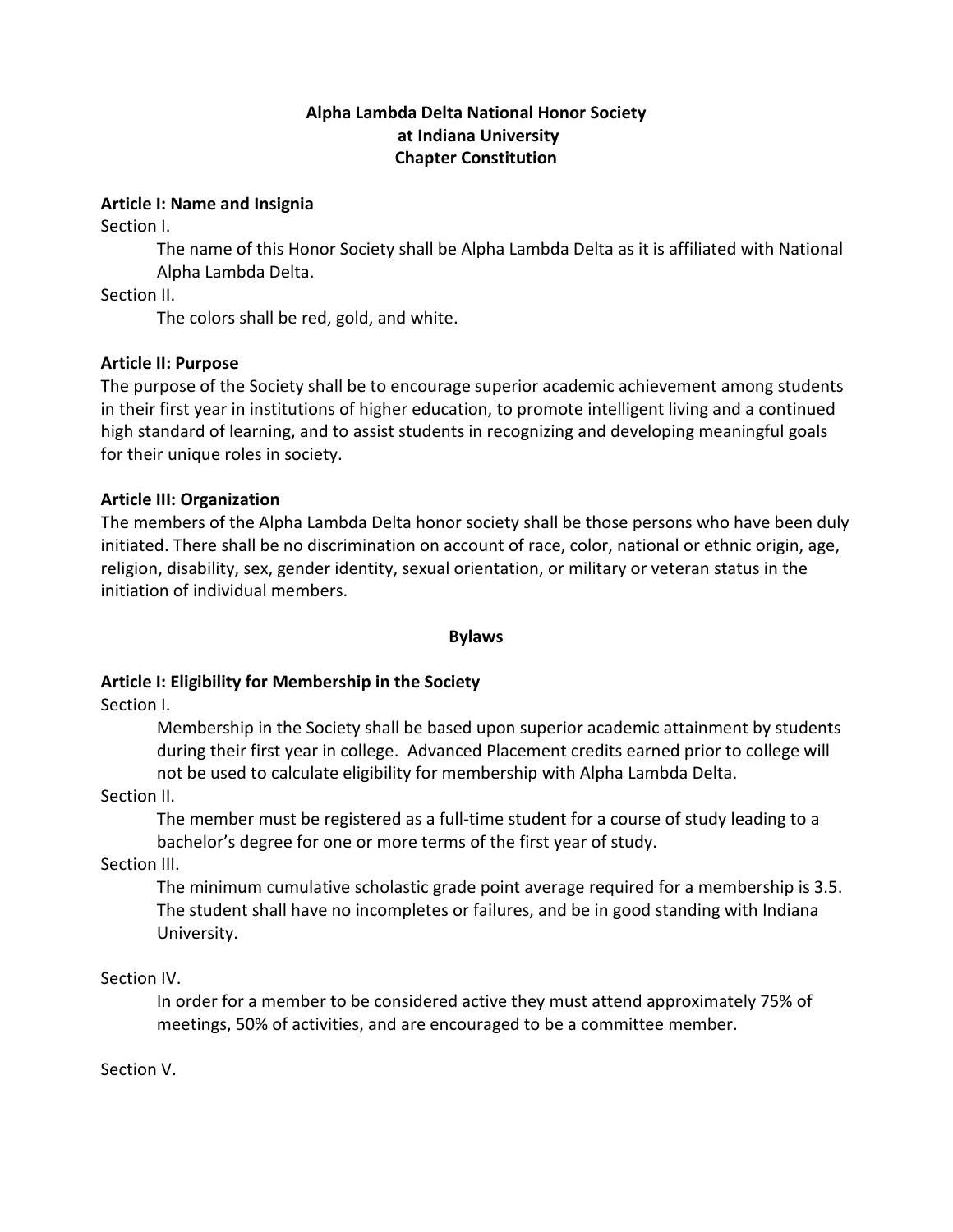The benefits of being active include being eligible for any national or local Alpha Lambda Delta scholarships and experiencing a fuller sense of accomplishment and achievement through deeper involvement in this chapter of Alpha Lambda Delta.

### **Article II: Honorary Members**

Members of the faculty, administration, or college community may be elected to honorary membership by the chapter with the approval of the Advisor(s).

### **Article III: Initiation**

Members may be initiated after the first or second term of their freshman year.

# **Article IV: Revenues**

Section I.

The revenues of the Society shall be derived from dues, the amount per year to be determined by the majority vote of the Society. The membership dues are currently \$30; \$25 of which goes to the National Office and \$5 to the Indiana University Chapter of Alpha Lambda Delta.

Section II.

The cost of graduation regalia (red, gold, and white cords) offered to the graduating members of the Indiana University Chapter of Alpha Lambda Delta will be generated from derived revenues of the Society. *See Article X.* 

Section III.

Revenues of the Society will provide for a development fund that the advisor(s) may choose to use for the executive board training and recognition. Up to 25% of the next year's budget derived from the most current ALD inductees can be used for this purpose.

Section IV.

In the event of dissolution, all monetary assets shall be returned to the Alpha Lambda Delta national office to be used toward student scholarships.

# **Article V: Election of Officers**

Officers will be elected by an open vote of all members. Incoming members interested in becoming an officer are encouraged to fill out and turn in an application before the election, but write-in candidates are also welcome. If an officer position is not filled due either to a tie or no candidates, then the current executive board of officers will decide who will fill the position through a vote.

# **Article VI: Officers**

The chapter officers shall be President, Vice President, Secretary, Treasurer, and Historian. Only student members can serve as officers. The duties of office shall be:

# **President**

- Oversees the organization
- Calls and conducts meetings, reserves facilities
- Helps to create an interest in ALD among members and prospective members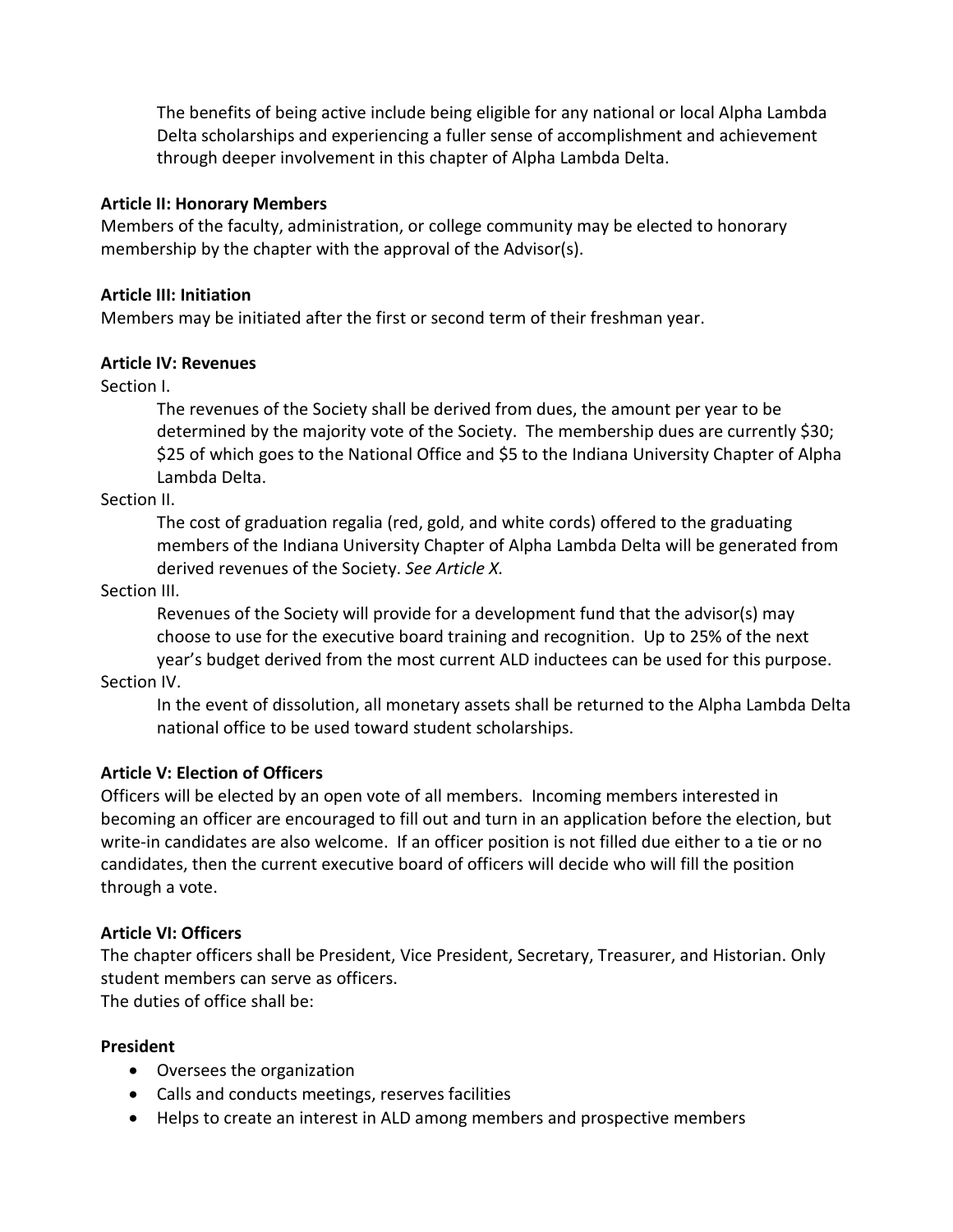- Maintains good communication between officers, advisors, and members
- Should be aware of all facets of Alpha Lambda Delta
- Possibly attend the National Leadership Conference

### **Vice President**

- Works closely with the president in planning and executing all chapter business
- Should be knowledgeable in how the organization operates
- Takes over the president's responsibilities should the president be unable to do so
- Possibly attend the National Leadership Conference

### **Secretary**

- Handles all correspondence and records
- Takes attendance and minutes at each meeting
- Keeps clear, accurate reports
- May construct and send a monthly newsletter to all members to keep them up-to-date on the important happenings within the organization.

### **Treasurer**

- Handles the financial affairs of the chapter
- Keeps accurate records
- Pays bills on time
- Works with the president and advisor to prepare the annual financial report
- May work closely the Business Office for Student Orgs if account is held on campus

# **Historian**

- Keeps the records of activities of the chapter
- Attends all events to take pictures of member activities
- If applying for Torch award, compiles the scrapbook

# **Service/Philanthropy Chair**

- Works to plan service events
- Works closely with Publicity Chair to advertise events

# **Events Chair**

- Plan reception that follows initiation
- Plan and organize other social events for the organization during the year

# **Publicity Chair**

- Responsible for event advertising and publicity efforts
- Works closely with other officers to creatively promote ALD during recruitment season

In case of a vacancy of the President position, the Vice President shall be given the option to assume the position of President, along with all the duties of the position upon acceptance. Elections will then be held for the vacant Vice President position.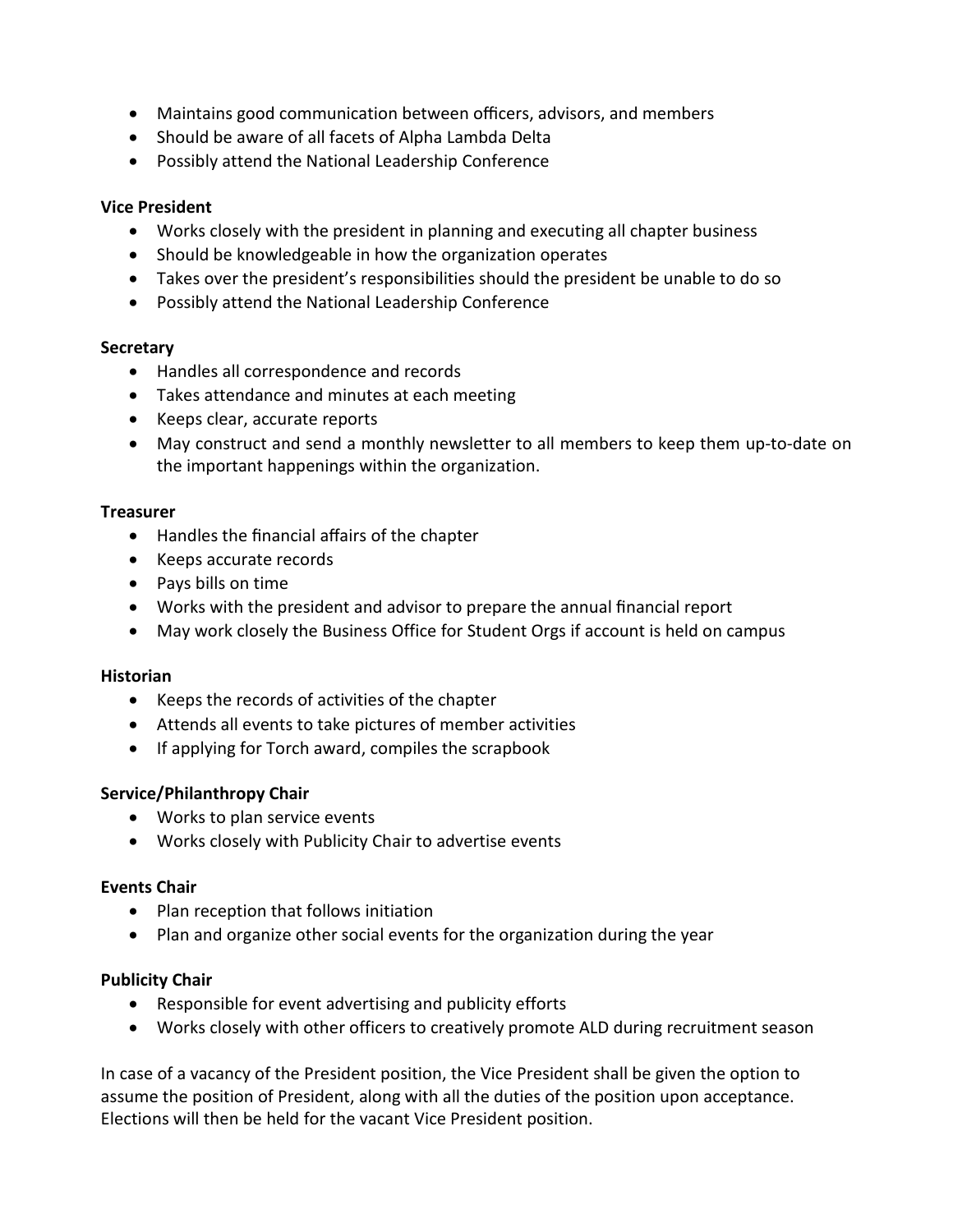### **Article VII: Advisor**

- Be present at all membership meetings and executive board meetings
- Preside over membership meetings in cases where decisions must be made in regard to the Executive Board.
- Conduct at least monthly meetings with the President and Treasurer, and one on one meetings as need with all other Executive Board members.
- Interpret the Constitution in cases of ambiguity.
- Interpret University policies as they apply to Alpha Lambda and the activities that they plan.
- Challenge and encourage the Executive Board to plan programs that are interesting and beneficial to the membership of Alpha Lambda Delta and the students of the University.
- Secure information on potential members for Alpha Lambda Delta from the University Registrar.

# **Article VIII: Impeachment**

Section I: Grounds for Impeachment

Failure to fulfill the duties and qualifications of his/her office as defined and stated in the Constitution.

Section II: Procedure

- A. A charge of impeachment in written form is signed and submitted to the Advisor who will then bring it before the Alpha Lambda Executive Board meeting.
- B. Alpha Lambda Delta officers will decide whether or not to take action on a charge of impeachment. If action is decided to be taken on said impeachment, the accused officer will have until the next executive board meeting to prepare a rebuttal or resign from office. The executive board will make the final decision on whether or not to bring the impeachment to a membership meeting for vote.
- C. A three-fourths vote of the voting members of Alpha Lambda Delta membership is needed for an impeachment.
- D. The officer under consideration for impeachment may not vote.

# **Article IX: Meetings**

There shall be a minimum of **four** chapter meetings per year, including initiation. Executive board meetings will be held at least bi-weekly at a time and location to be determined by the executive board. The officers may call special meetings at any time for important matters.

# **Article X: Graduation**

Section I.

All members of the Chapter of Alpha Lambda Delta will be offered the opportunity to graduate with cords in honor of their association with the Society.

Section II.

The graduating senior member of the Chapter with the highest GPA the semester before graduation in both the Fall Semester and Spring Semester will be honored with the Senior Book Award.